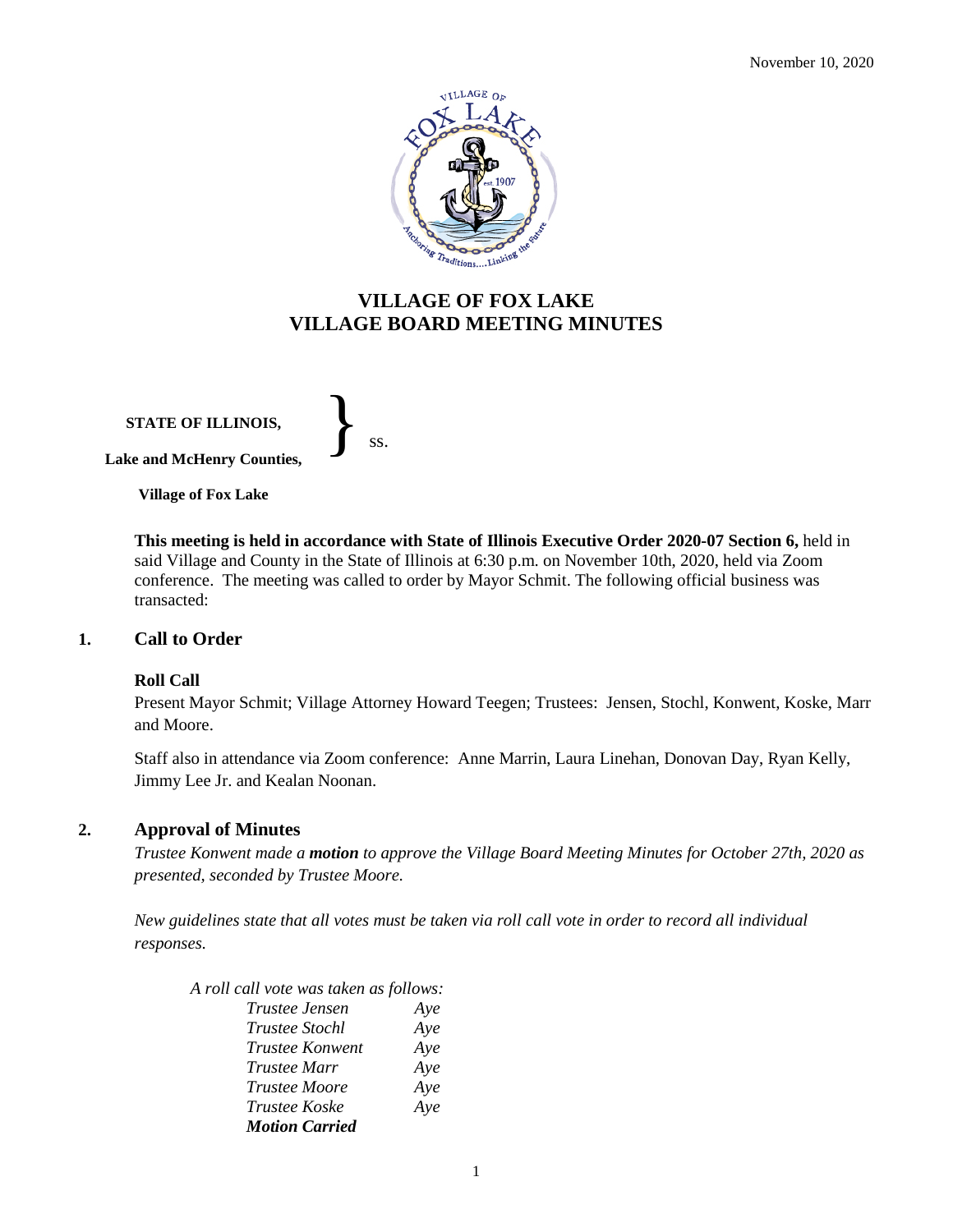### **3. Approval of the Warrant**

*Trustee Koske made a motion to approve the Expenditures/Warrants/Transfers for November 10th, 2020 in the amount of \$1,073,910.90, Seconded by Trustee Konwent.*

*Anne reminded the Board of a \$133K final payout to Berger for the Bridge Lift Station as part of the Phase 1 Interconnect Project.*

*A roll call vote was taken as follows:* 

| Trustee Jensen        | Aye |
|-----------------------|-----|
| Trustee Stochl        | Aye |
| Trustee Konwent       | Aye |
| Trustee Marr          | Aye |
| <i>Trustee Moore</i>  | Aye |
| Trustee Koske         | Aye |
| <b>Motion Carried</b> |     |

#### **4. Special Business (Appointments, Swearing In Ceremonies, Proclamations)**

### **A. Recognition of Fred Loffredo, 36 Years of Service to the Village of Fox Lake and the Fox Lake Police Pension Board**

*Mayor Schmit recognized and thanked Fred Loffredo for his years of dedication and service to the Village, especially his efforts on the Police Pension Board.* 

#### **5. Village President's Report**

#### **A. Covid Update**

*Mayor expects Tier 2 Mitigations by end of the week. Suggested gatherings will decrease from 25 to 10 people. Outdoor seating will be down to 6. Covid rates are going up tremendously. There continues to be good news about treatments but it will be months until one is available. Trustee Marr mentioned meetings Mayor has had with the Governor. There has been specific calling out of closing of bars and restaurants, however, gaming stays open. Trustee Marr asked if there was a logic discussed behind making that decision. Mayor said the reason gaming establishments remain open is due to gaming machines being isolated with one individual using each machine, and a mask is mandated at all times. Food and beverages at gaming establishments are not allowed.* 

*Mayor Schmit said it's a no-win situation. No matter what decisions are made; they will be called into question.* 

#### **6. Village Administrator's Report**

#### **A. Comcast Franchise**

*Anne Marrin said the Comcast Franchise Agreement is up on January 10, 2021. There will be a public hearing on November 24th about renewing the agreement. Passage will be done at the December 8th Village Board Meeting.*

#### **B. Liability Insurance Renewal Proposal**

*It is time for the yearly Liability Insurance renewal. Last year, the Village reached out to over 11 carriers. This year, the Village went out to the same carriers and decided to renew with Alliant. This year, they are giving Covid discount in the amount of \$22K. There will be a slight increase due to coverage of the Police drone that purchased earlier this year. Overall, there is a 1.14% decrease. Total program cost will be \$443,460. This will appear on the November 24th Village Board Agenda.*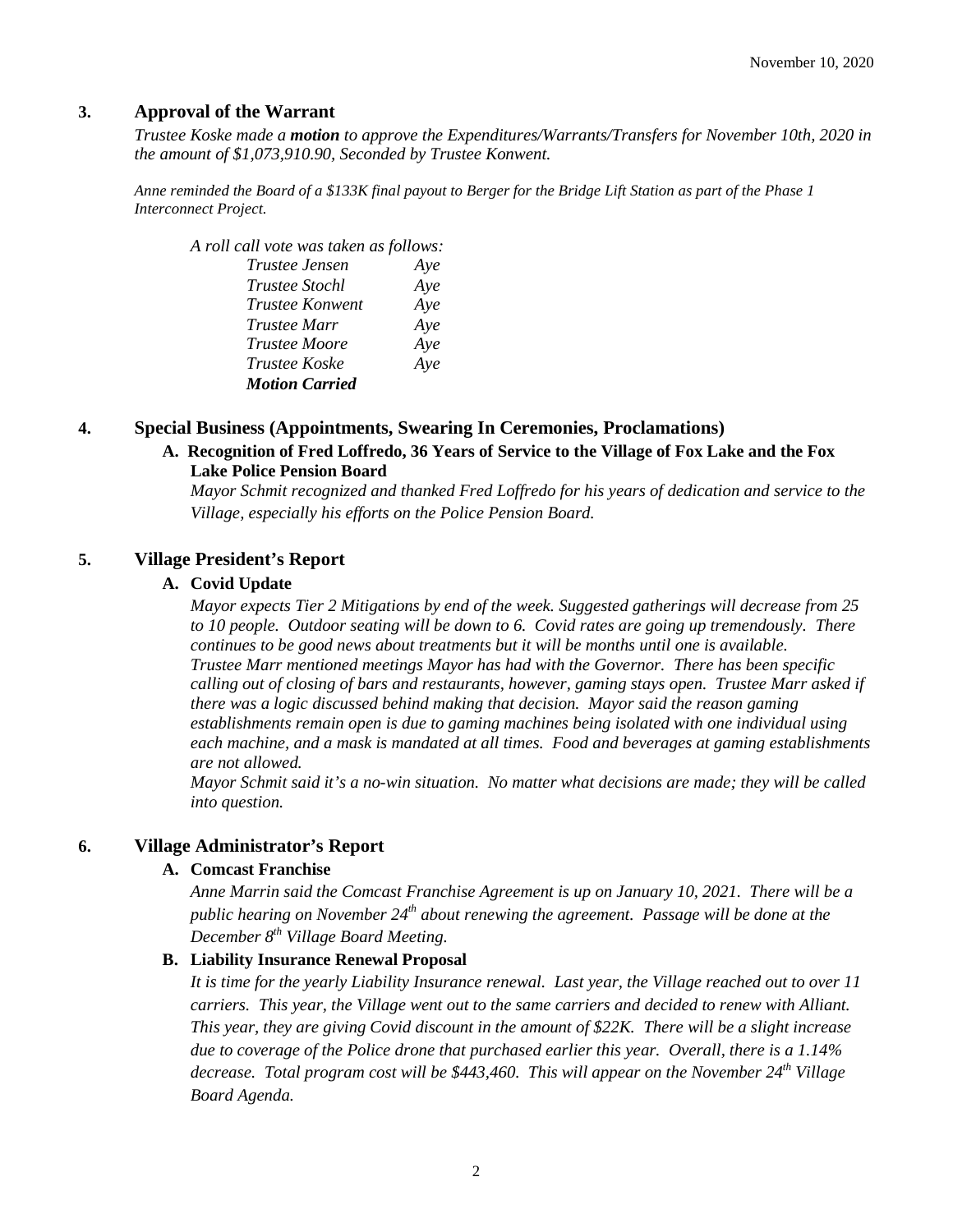#### **7. Village Attorney Report**

*There is none.*

#### **8. Village Treasurer's Report**

*There is none.*

# **9. Preliminary Audience Comments (on Agenda Items Only)**

*There are none.* 

### **10. Motion to Recess to Committee of the Whole Meeting**

*Trustee Konwent made a motion to recess to the Committee of the Whole, seconded by Trustee Jensen.* 

| A roll call vote was taken as follows: |     |
|----------------------------------------|-----|
| Trustee Jensen                         | Aye |
| <i>Trustee Stochl</i>                  | Aye |
| Trustee Konwent                        | Aye |
| <i>Trustee Marr</i>                    | Aye |
| <i>Trustee Moore</i>                   | Aye |
| Trustee Koske                          | Aye |
| <b>Motion Carried</b>                  |     |

### **A. Strategic Planning Team Reports**

#### **1. Strategic Planning Team Reports Attached**

*Trustee Moore said the social media Turkey Hunt is exciting and getting good feedback. As she was riding her bike the other day, she noticed the additional lights at Millennium Park which look great.*

*Trustee Moore also complimented Community Development and how quickly the responded to updated state Covid mitigation and posting social media communication about what establishments are open for carry out.* 

*Donovan Day thanked Laura Linehan for helping with the social media posts.* 

#### **11. New Business**

### **A. Resolution 2020-R-57: A Resolution Authorizing Change Order No. 6 on the Fox Lake Interconnect Project**

*This change order came from looking for the water main under Route 12. \$20K has been agreed upon for outstanding claims.* 

### **B. Resolution 2020-R-58: A Resolution Approving a Proposal from Concentric Integration to Provide SCADA support Services for the Northwest Regional Water Reclamation Facility**

*This is the maintenance service agreement for the SCADA system. Agreement allows for maintenance, updates and emergency repairs. It will also give Ryan Kelly the authority to call for service when needed. Ryan said this is one of highest rated companies around. Many components are at the end of their useful lives and the Village can get more years out of them with the appropriate maintenance.* 

#### **12. Old Business**

*There is none.*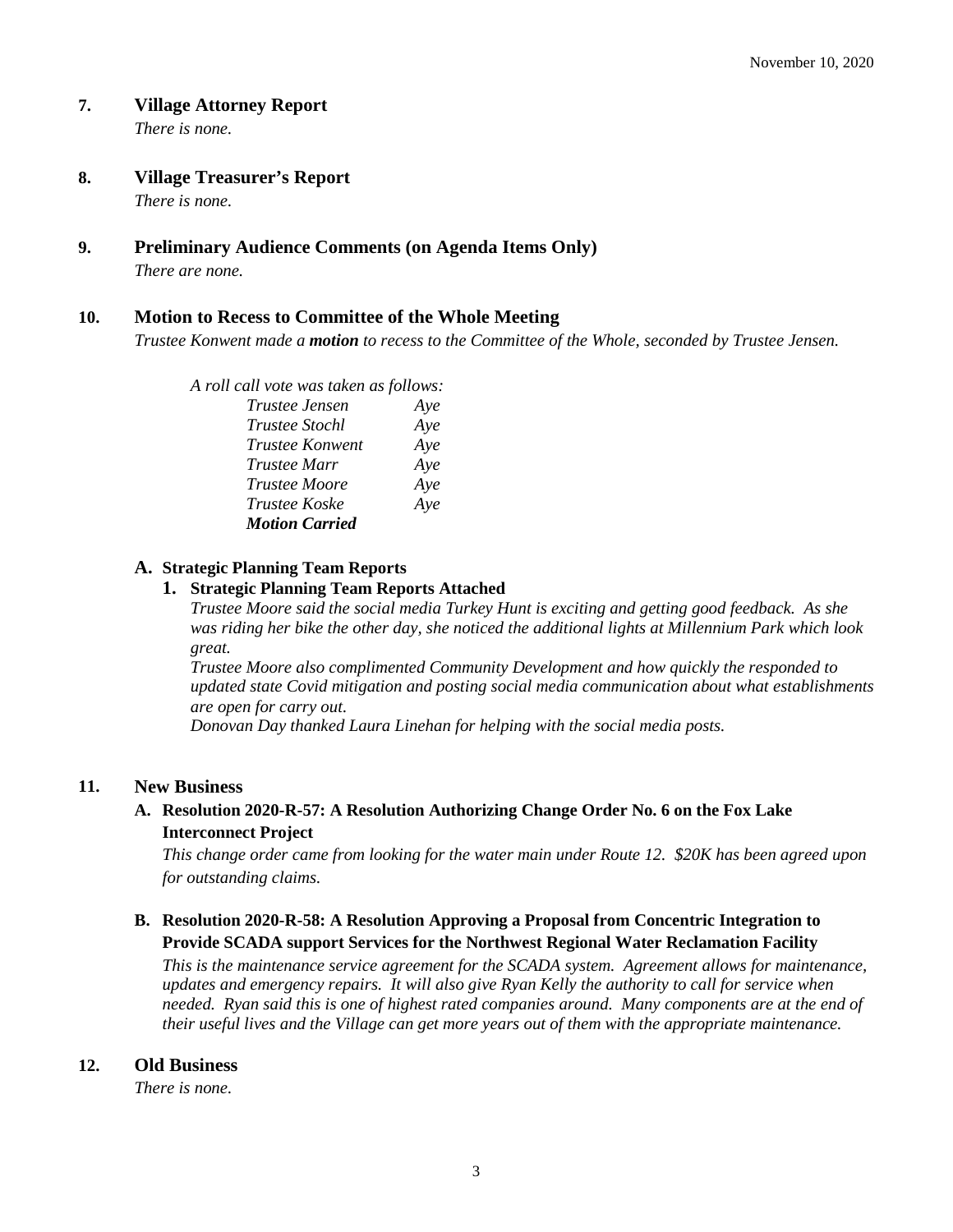#### **13. Motion to Adjourn from Committee of the Whole and Reconvene Village Board Meeting**

*Trustee Konwent made a motion to adjourn from Committee of the Whole and reconvene Village Board Meeting, seconded by Trustee Marr. All were in favor. Motion carried.* 

| A roll call vote was taken as follows: |     |
|----------------------------------------|-----|
| Trustee Jensen                         | Aye |
| Trustee Stochl                         | Aye |
| Trustee Konwent                        | Aye |
| <i>Trustee Marr</i>                    | Aye |
| <b>Trustee Moore</b>                   | Aye |
| Trustee Koske                          | Aye |
| <b>Motion Carried</b>                  |     |

#### **14. Items to be Removed from Consent Agenda**

*There are none.*

#### **15. Consent Agenda**

All items listed on the Consent Agenda are routine by the Village Board and will be enacted by one motion. There will be no separate discussion of these items unless a Trustee so requests, in which event the item will be removed from the general order of business and considered under the Approval of Exceptions.

#### **A. Resolutions**

- 1. Resolution 2020-R-57: A Resolution Authorizing Change Order No. 6 on the Fox Lake Interconnect Project
- 2. Resolution 2020-R-58: A Resolution Approving a Proposal from Concentric Integration to Provide SCADA support Services for the Northwest Regional Water Reclamation Facility

#### **B. Ordinances**

*There are none.*

#### **C. Motions**

*There are none.*

*Trustee Jensen made a motion to move that items, Resolutions A 1-2 be established as the Consent Agenda for this meeting by unanimous vote, seconded by Trustee Konwent.*

*A roll call vote was taken as follows:* 

| <i>Trustee Jensen</i>  | Aye |
|------------------------|-----|
| Trustee Stochl         | Aye |
| <b>Trustee Konwent</b> | Aye |
| Trustee Marr           | Aye |
| <i>Trustee Moore</i>   | Aye |
| Trustee Koske          | Aye |
| <b>Motion Carried</b>  |     |

*Trustee Konwent made a motion that the consent agenda as established by the prior motion be passed, seconded by Trustee Jensen.*

*A roll call vote was taken as follows:* 

*Trustee Jensen Aye*